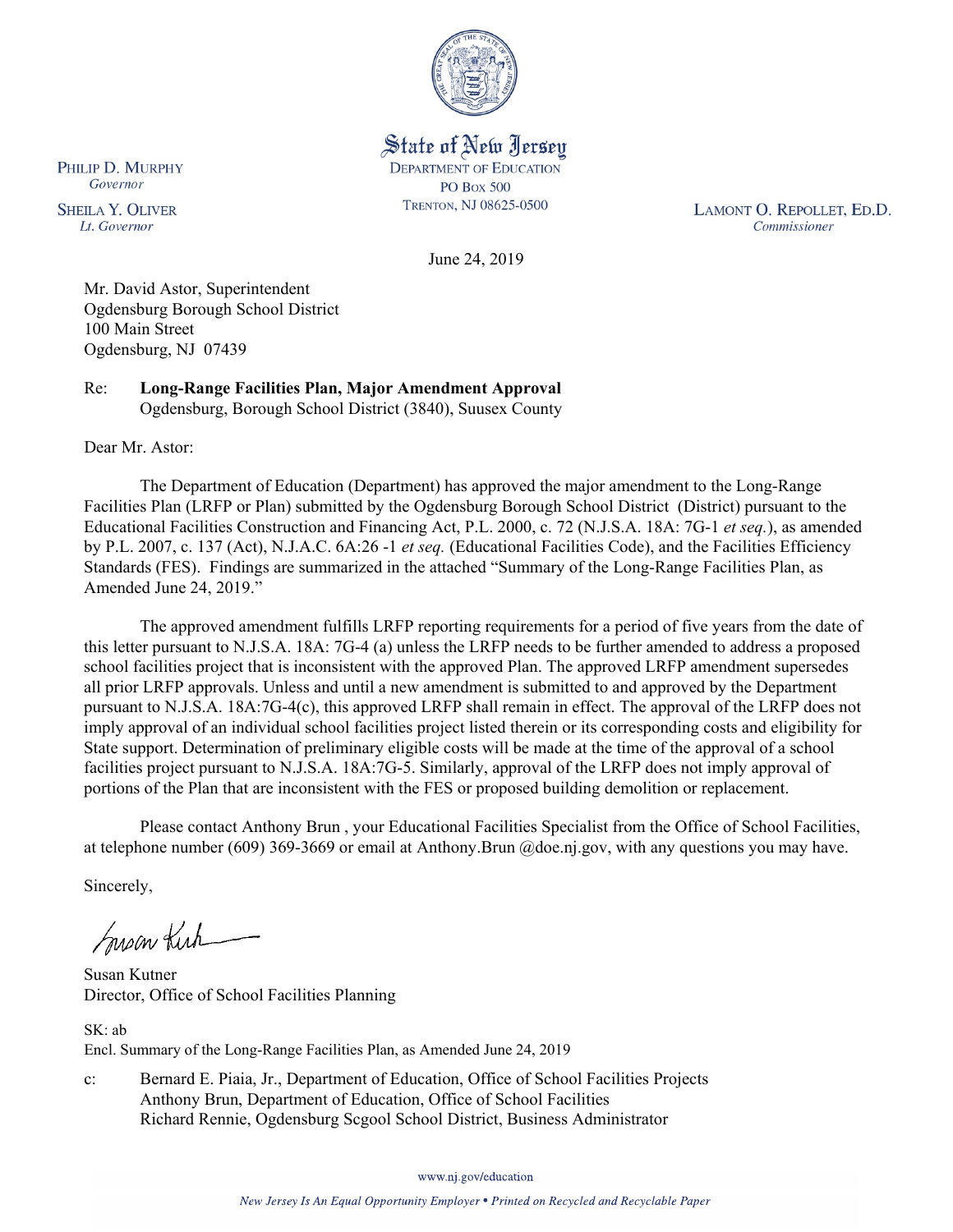# **Ogdensburg Borough School District (3840) Summary of the Long-Range Facilities Plan, as Amended June 24, 2019**

The Department of Education (Department) has completed its review of the major amendment to the Long-Range Facilities Plan (LRFP or Plan) submitted by the Ogdensburg Borough School District (District) pursuant to the Educational Facilities Construction and Financing Act, P.L. 2000, c. 72 (N.J.S.A. 18A: 7G-1 *et seq.*), as amended by P.L. 2007, c. 137 (Act), N.J.A.C. 6A:26-1 et seq. (Educational Facilities Code), and the Facilities Efficiency Standards (FES).

The following provides a summary of the District's approved amended LRFP. The summary is based on the standards set forth in the Act, the Educational Facilities Code, the FES, District-reported information in the Department's LRFP reporting system, and supporting documentation. The referenced reports in *italic* text are standard reports available on the Department's LRFP website.

### **1. Inventory Overview**

The District is classified as a Regular Operating District (ROD) for funding purposes. It provides services for students in grades PK-8.

The District identified existing and proposed schools, sites, buildings, rooms, and site amenities in its LRFP. Table 1 lists the number of existing and proposed district schools, sites, and buildings. Detailed information can be found in the *School Asset Inventory Report* and the *Site Asset Inventory Report.*

**As directed by the Department, school facilities projects that have received initial approval by the Department and have been approved by the voters, if applicable, are represented as "existing" in the LRFP.** Approved projects that include new construction and/or the reconfiguration/reassignment of existing program space are as follows: n/a.

# **Table 1: Number of Schools, School Buildings, and Sites**

|                                              | <b>Existing</b> | <b>Proposed</b> |
|----------------------------------------------|-----------------|-----------------|
| Number of Schools (assigned DOE school code) |                 |                 |
| Number of School Buildings <sup>1</sup>      |                 |                 |
| Number of Non-School Buildings <sup>2</sup>  |                 |                 |
| Number of Vacant Buildings                   |                 |                 |
| Number of Sites                              |                 |                 |

*1 Includes district-owned buildings and long-term leases serving students in district-operated programs 2 Includes occupied district-owned buildings not associated with a school, such as administrative or utility buildings*

Based on the existing facilities inventory submitted by the District:

- Schools using leased buildings (short or long-term):  $n/a$
- Schools using temporary classroom units (TCUs), excluding TCUs supporting construction: n/a
- Vacant/unassigned school buildings:  $n/a$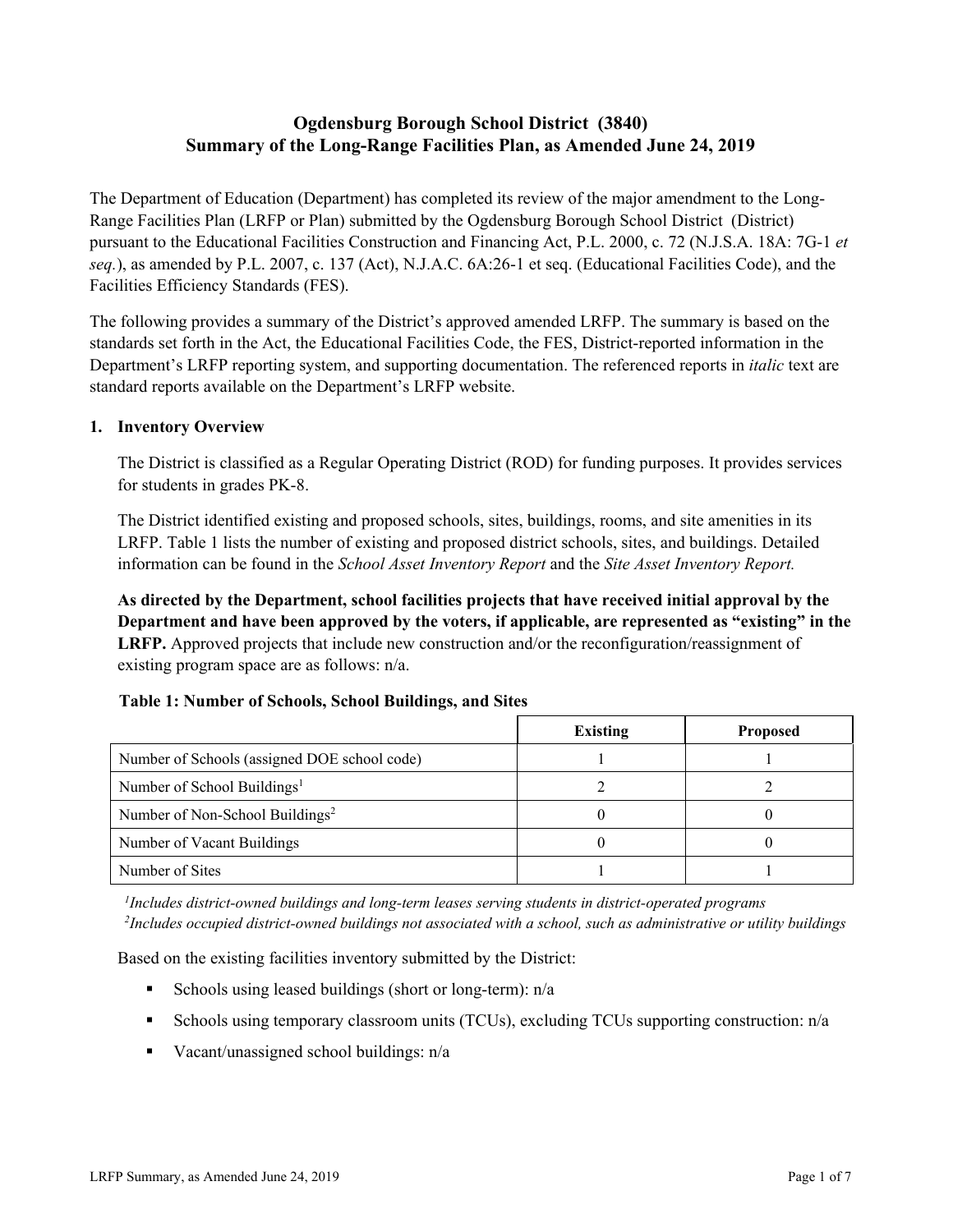**FINDINGS** The Department has determined that the proposed inventory is adequate for approval of the District's LRFP amendment. However, the LRFP determination does not imply approval of an individual school facilities project listed within the LRFP; the District must submit individual project applications for project approval.

# **2. District Enrollments**

The District determined the number of students, or "proposed enrollments," to be accommodated for LRFP planning purposes on a district-wide basis and in each school.

The Department minimally requires the submission of a standard cohort-survival projection using historic enrollment data from the Application for School State Aid (ASSA) or NJ Smart. The cohort-survival method projection method forecasts future students based upon the survival of the existing student population as it moves from grade to grade. A survival ratio of less than 1.00 indicates a loss of students, while a survival ratio of more than 1.00 indicates the class size is increasing. For example, if a survival ratio tracking first to second grade is computed to be 1.05, the grade size is increasing by 5% from one year to the next. The cohort-survival projection methodology works well for communities with stable demographic conditions. Atypical events impacting housing or enrollments, such as an economic downturn that halts new housing construction or the opening of a charter or private school, typically makes a cohort-survival projection less reliable.

### **Proposed enrollments are based on a standard cohort-survival enrollment projection.**

Adequate supporting documentation was submitted to the Department to justify the proposed enrollments. Table 2 provides a comparison of existing and projected enrollments. All totals include special education students.

| <b>Grades</b>                | <b>Existing Enrollments</b><br>2018-19 School Year | <b>District Proposed Enrollments</b><br>2022-23 School Year |
|------------------------------|----------------------------------------------------|-------------------------------------------------------------|
| PK (excl. private providers) | 10                                                 | 40                                                          |
| Grades K-5                   | 149                                                | 145                                                         |
| Grades 6-8                   | 69                                                 | 84                                                          |
| Grades 9-12                  |                                                    |                                                             |
| <b>Totals K-12</b>           | 218                                                | 269                                                         |

### **Table 2: Enrollments**

**FINDINGS** The Department has determined the District's proposed enrollments to be acceptable for approval of the District's LRFP amendment. The Department will require a current enrollment projection at the time an application for a school facilities project is submitted incorporating the District's most recent enrollments in order to verify that the LRFP's planned capacity is appropriate for the updated enrollments.

### **3. District Practices Capacity**

Based on information provided in the room inventories, *District Practices Capacity* was calculated for each school building to determine whether adequate capacity is proposed for the projected enrollments based on district scheduling and class size practices. The capacity totals assume instructional buildings can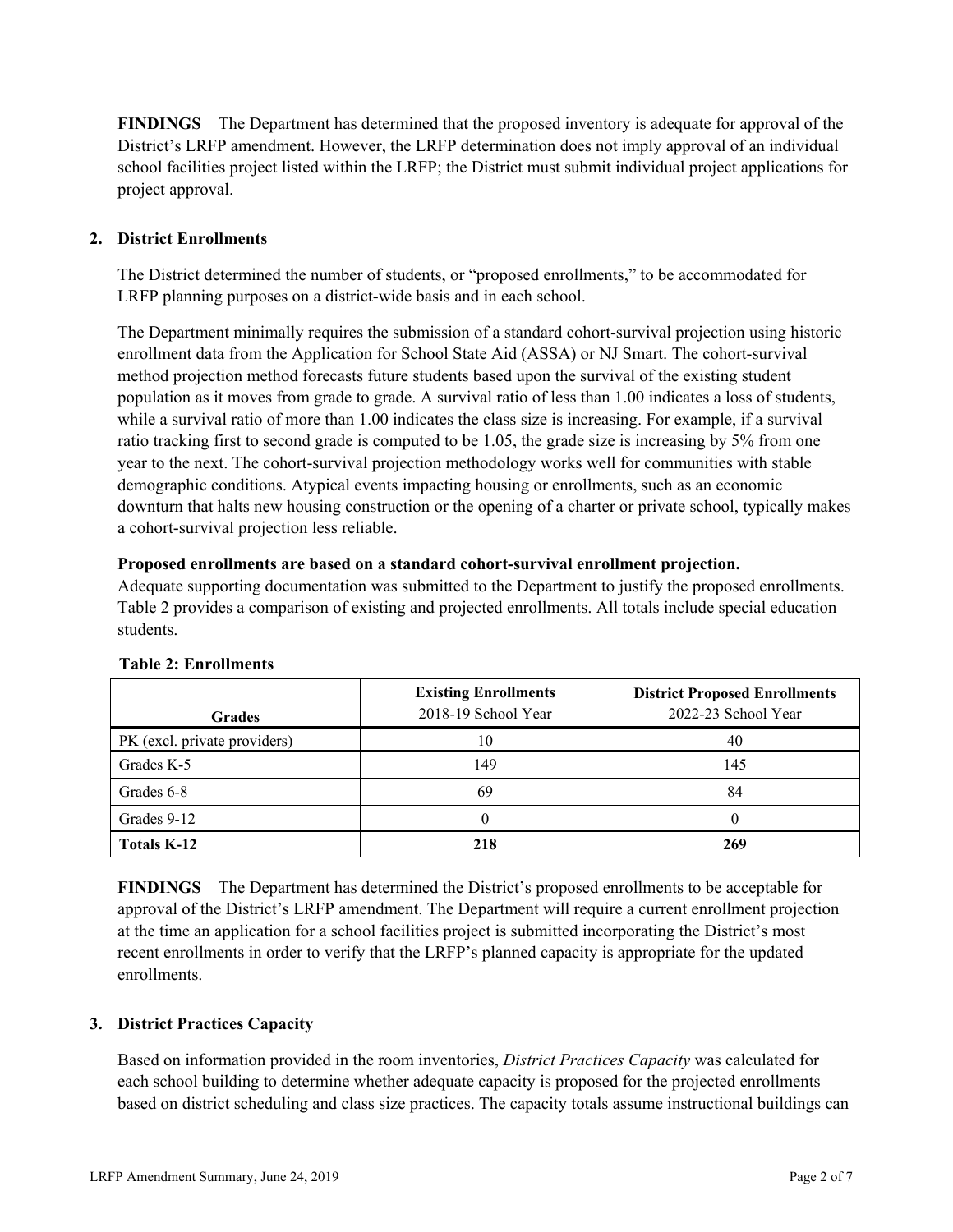be fully utilized regardless of school sending areas, transportation, and other operational issues. The calculations only consider district-owned buildings and long-term leases; short term leases and temporary buildings are excluded. A capacity utilization factor of 90% for classrooms serving grades K-8 and 85% for classrooms serving grades 9-12 is applied in accordance with the FES. No capacity utilization factor is applied to preschool classrooms.

In certain cases, districts may achieve adequate District Practices Capacity to accommodate enrollments but provide inadequate square feet per student in accordance with the FES, resulting in educational adequacy issues and "Unhoused Students." Unhoused students are considered in the "Functional Capacity" calculations used to determine potential State support for school facilities projects and are analyzed in Section 4.

Table 3 provides a summary of proposed enrollments and existing and proposed District-wide capacities. Detailed information can be found in the LRFP website reports titled *FES and District Practices Capacity Report, Existing Rooms Inventory Report, and Proposed Rooms Inventory Report.*

| <b>Grades</b>          | <b>Proposed</b><br><b>Enrollments</b> | <b>Existing</b><br><b>District</b><br><b>Practices</b><br>Capacity | <b>Existing</b><br>Deviation* | <b>Proposed</b><br><b>District</b><br><b>Practices</b><br>Capacity | <b>Proposed</b><br>Deviation* |
|------------------------|---------------------------------------|--------------------------------------------------------------------|-------------------------------|--------------------------------------------------------------------|-------------------------------|
| Elementary (PK-5)      | 185                                   | 177.43                                                             | $-7.57$                       | 176.09                                                             | $-8.91$                       |
| Middle $(6-8)$         | 84                                    | 100.87                                                             | 16.67                         | 102.01                                                             | 18.01                         |
| High $(9-12)$          | $\theta$                              | 0.00                                                               | 0.00                          | 0.00                                                               | 0.00                          |
| <b>District Totals</b> | 269                                   | 278.10                                                             | 9.10                          | 278.10                                                             | 9.10                          |

**Table 3: District Practices Capacity Analysis**

*\* Positive numbers signify surplus capacity; negative numbers signify inadequate capacity. Negative values for District Practices capacity are acceptable for approval if proposed enrollments do not exceed 100% capacity utilization.*

Considerations:

- Based on the proposed enrollments and existing room inventories, the District is projected to have inadequate capacity for the following grade groups, assuming all school buildings can be fully utilized: n/a
- Adequate justification has been provided by the District if the proposed capacity for a school significantly deviates from the proposed enrollments. Generally, surplus capacity is acceptable for LRFP approval if additional capacity is not proposed through new construction.

**FINDINGS**The Department has determined that proposed District capacity, in accordance with the proposed enrollments, is adequate for approval of the District's LRFP amendment. The Department will require a current enrollment projection at the time an application for a school facilities project is submitted, incorporating the District's most recent Fall Enrollment Report, in order to verify that the LRFP's planned capacity meets the District's updated enrollments.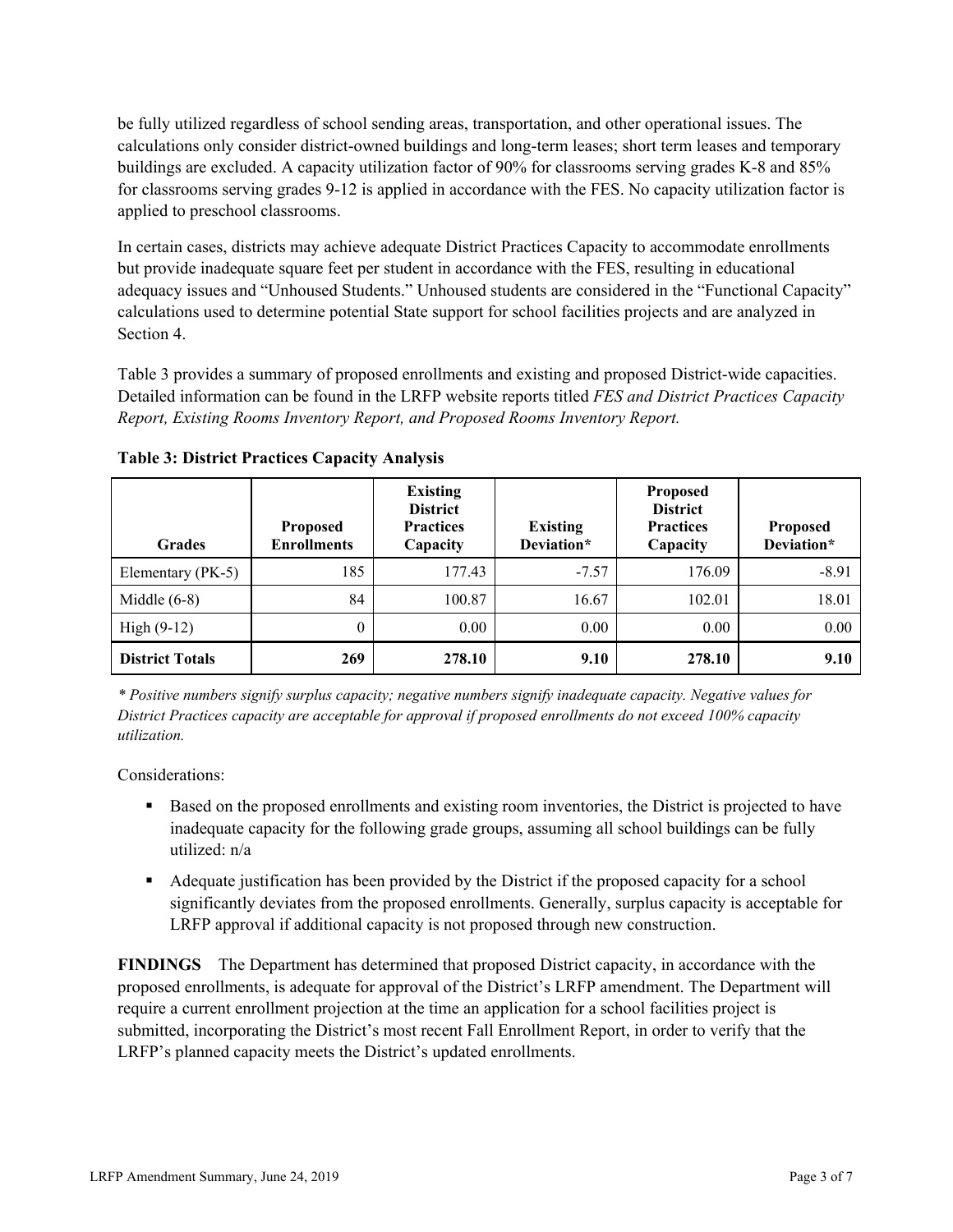### **4. New Construction Funding Eligibility**

*Functional Capacity* was calculated and compared to the proposed enrollments to provide a preliminary estimate of Unhoused Students and new construction funding eligibility.

*Functional Capacity* is the adjusted gross square footage of a school building *(total gross square feet minus excluded space)* divided by the minimum area allowance per full-time equivalent student for the grade level contained therein. *Unhoused Students* is the number of students projected to be enrolled in the District that exceeds the Functional Capacity of the District's schools pursuant to N.J.A.C. 6A:26-2.2(c). *Excluded Square Feet* includes (1) square footage exceeding the FES for any pre-kindergarten, kindergarten, general education, or self-contained special education classroom; (2) grossing factor square footage *(corridors, stairs, mechanical rooms, etc.)* that exceeds the FES allowance, and (3) square feet proposed to be demolished or discontinued from use. Excluded square feet may be revised during the review process for individual school facilities projects.

Table 4 provides a preliminary assessment of the Functional Capacity, Unhoused Students, and Estimated Maximum Approved Area for Unhoused Students for each FES grade group. The calculations exclude temporary facilities and short-term leased buildings. School buildings proposed for whole or partial demolition or reassignment to a non-school use are excluded from the calculations pending project application review. If a building is proposed to be reassigned to a different school, the square footage is applied to the proposed grades after reassignment. Buildings that are not assigned to a school are excluded from the calculations. In addition, only preschool students eligible for state funding (former ECPA students) are included. Detailed information concerning the calculations can be found in the *Functional Capacity and Unhoused Students Report* and the *Excluded Square Footage Report.*

|                                                | <b>PK/K-5</b> | $6 - 8$  | $9-12$   | <b>Total</b> |
|------------------------------------------------|---------------|----------|----------|--------------|
| PK Eligible Students/K-12 Proposed Enrollments | 185           | 84       | $\Omega$ |              |
| FES Area Allowance (SF/student)                | 125.00        | 134.00   | 151.00   |              |
| <b>Prior to Completion of Proposed Work:</b>   |               |          |          |              |
| <b>Existing Gross Square Feet</b>              | 30,292        | 17,549   | $\theta$ | 47,841       |
| Adjusted Gross Square Feet                     | 29,613        | 17,155   | $\theta$ | 46,769       |
| <b>Adjusted Functional Capacity</b>            | 230.81        | 133.71   | 0.00     |              |
| Unhoused Students                              | 0.00          | 0.00     | 0.00     |              |
| Est. Max. Area for Unhoused Students           | 0.00          | 0.00     | 0.00     |              |
| <b>After Completion of Proposed Work:</b>      |               |          |          |              |
| Gross Square Feet                              | 30,292        | 17,549   | $\Omega$ | 47,841       |
| New Gross Square Feet                          | 0             | $\theta$ | $\theta$ | $\theta$     |
| <b>Adjusted Gross Square Feet</b>              | 29,613        | 17,155   | $\Omega$ | 46,769       |
| Functional Capacity                            | 230.81        | 133.71   | 0.00     |              |
| Unhoused Students after Construction           | 0.00          | 0.00     | 0.00     |              |
| Est. Max. Area Remaining                       | 0.00          | 0.00     | 0.00     |              |

### **Table 4: Estimated Maximum Approved Area for Unhoused Students**

Facilities used for non-instructional or non-educational purposes are ineligible for State support under the Act. However, projects for such facilities shall be reviewed by the Department to determine whether they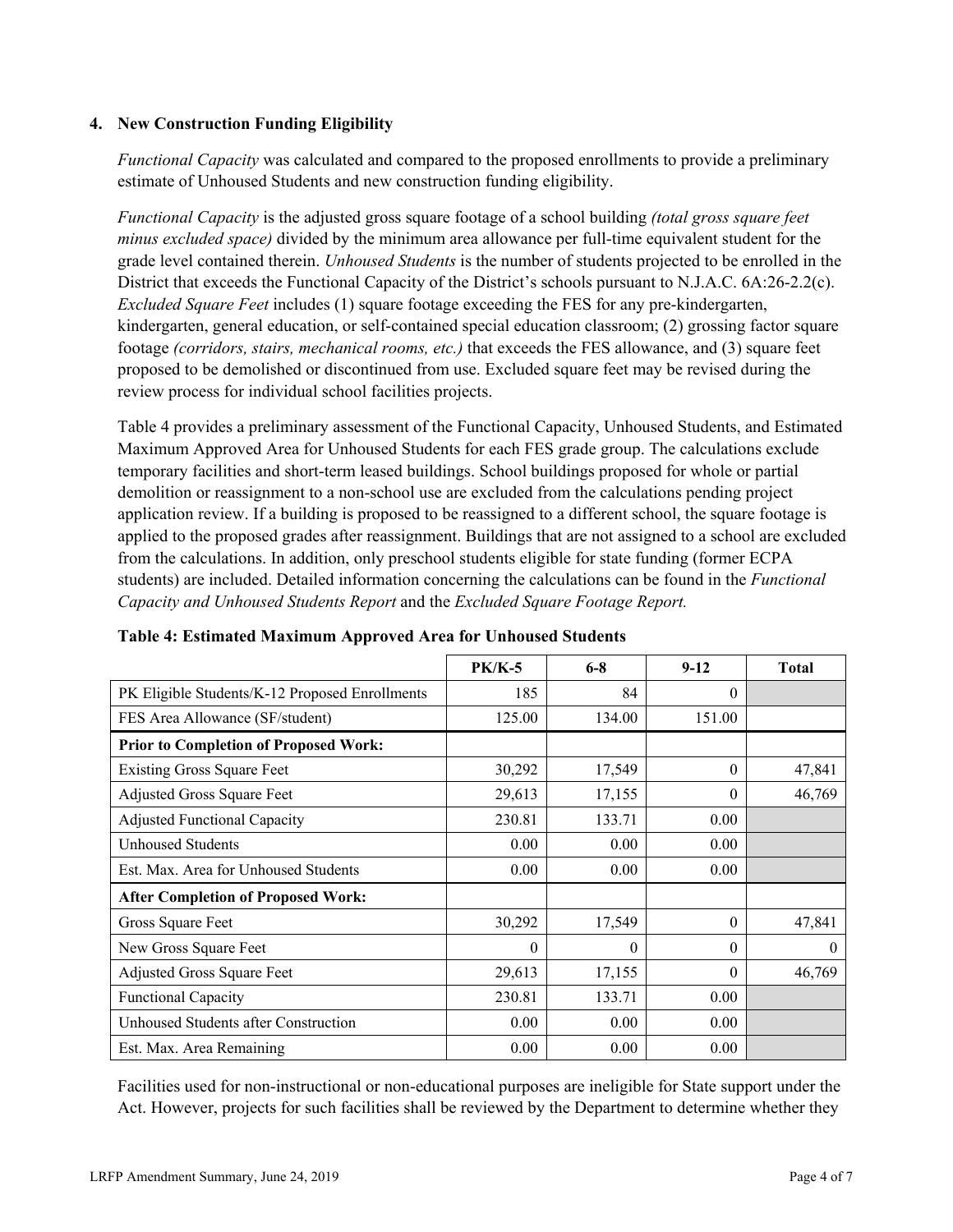are consistent with the District's LRFP and whether the facility, if it is to house students (full or part time) conforms to educational adequacy requirements. These projects shall conform to all applicable statutes and regulations.

Estimated costs represented in the LRFP by the District are for capital planning purposes only. The estimates are not intended to represent preliminary eligible costs or final eligible costs of approved school facilities projects.

Considerations:

- The District does not have approved projects pending completion, as noted in Section 1, that impact the Functional Capacity calculations.
- The Functional Capacity calculations *exclude* square feet proposed for demolition or discontinuation for the following FES grade groups and school buildings pending a feasibility study and project review: n/a.
- Based on the preliminary assessment, the District has Unhoused Students prior to the completion of proposed work for the following FES grade groups: n/a.
- New construction is proposed for the following FES grade groups:  $n/a$ .
- **Proposed new construction exceeds the estimated maximum area allowance for Unhoused** Students prior to the completion of the proposed work for the following grade groups: n/a.
- The District, based on the preliminary LRFP assessment, will not have Unhoused Students after completion of the proposed LRFP work. If the District is projected to have Unhoused Students, adequate justification has been provided to confirm educational adequacy in accordance with Section 6 of this determination.

**FINDINGS** Functional Capacity and Unhoused Students calculated in the LRFP are preliminary estimates. Preliminary Eligible Costs (PEC) and Final Eligible Costs (FEC) will be included in the review process for specific school facilities projects. A feasibility study undertaken by the District is required if building demolition or replacement is proposed per N.J.A.C. 6A:26-2.3(b)(10).

### **5. Proposed Work**

The District assessed program space, capacity, and physical plant deficiencies to determine corrective actions. Capital maintenance, or *"system actions,"* address physical plant deficiencies due to operational, building code, and /or life cycle issues. Inventory changes, or *"inventory actions,*" add, alter, or eliminate sites, site amenities, buildings, and/or rooms.

The Act (N.J.S.A. 18A:7G-7b) provides that all school facilities shall be deemed suitable for rehabilitation unless a pre-construction evaluation undertaken by the District demonstrates to the satisfaction of the Commissioner that the structure might pose a risk to the safety of the occupants even after rehabilitation or that rehabilitation is not cost-effective. Pursuant to N.J.A.C. 6A:26-2.3(b)(10), the Commissioner may identify school facilities for which new construction is proposed in lieu of rehabilitation for which it appears from the information presented that new construction is justified, provided, however, that for such school facilities so identified, the District must submit a feasibility study as part of the application for the specific school facilities project. The cost of each proposed building replacement is compared to the cost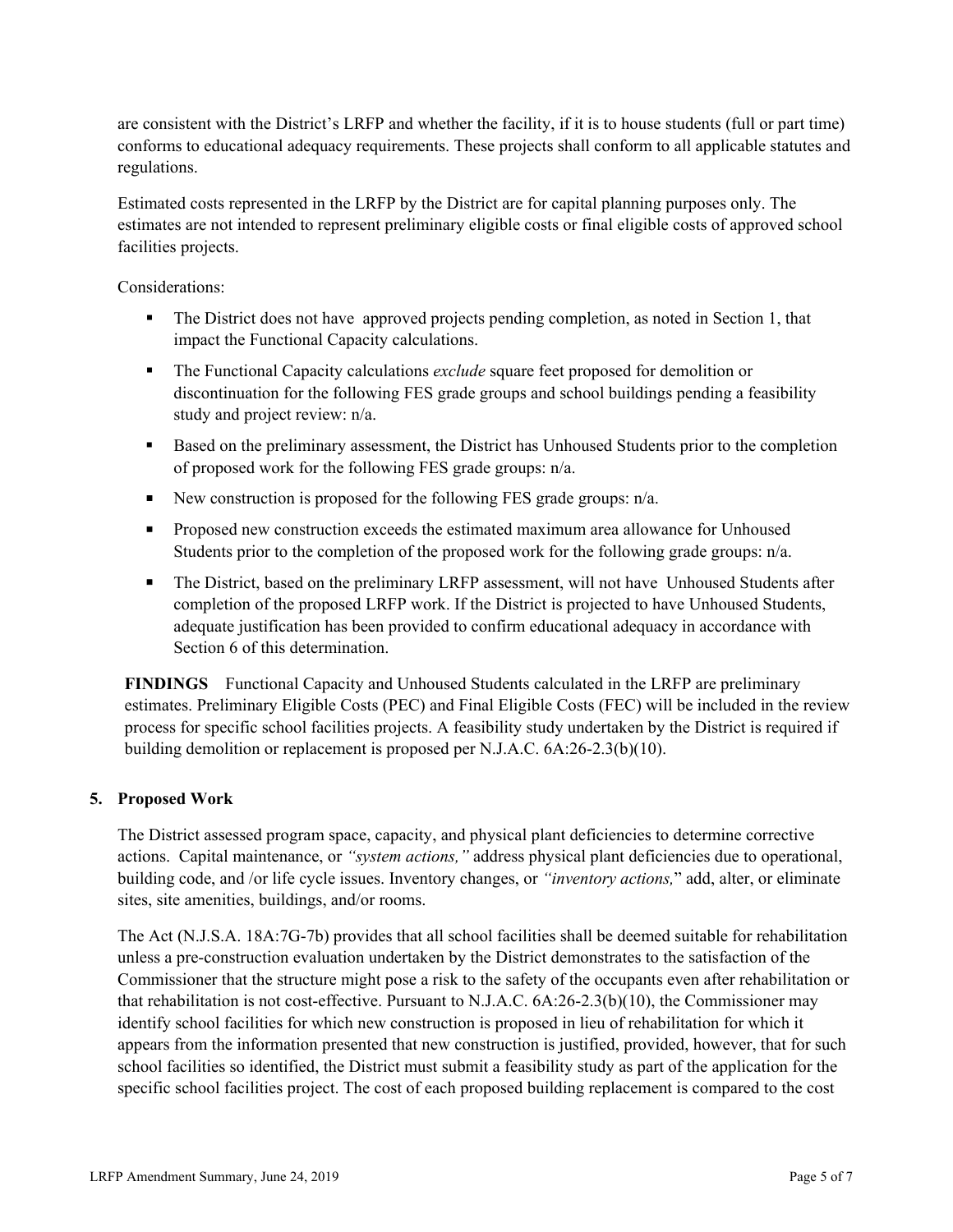of additions or rehabilitation required to eliminate health and safety deficiencies and to achieve the District's programmatic model.

Table 5 lists the scope of work proposed for each school based on the building(s) serving their student population. Detailed information can be found in the LRFP website reports titled *"School Asset Inventory," "LRFP Systems Actions Summary," and "LRFP Inventory Actions Summary."*

With the completion of the proposed work, the following schools are proposed to be eliminated: n/a; the following schools are proposed to be added: n/a.

| <b>Proposed Scope of Work</b>                                                                  | <b>Applicable Schools</b>     |
|------------------------------------------------------------------------------------------------|-------------------------------|
| Renovation only (no new construction)                                                          |                               |
| System actions only (no inventory actions)                                                     | Ogdensburg PublicSchool (050) |
| Existing inventory actions only (no systems actions)                                           | n/a                           |
| Systems and inventory changes                                                                  | n/a                           |
| <b>New construction</b>                                                                        |                               |
| Building addition only (no systems or existing inventory actions)                              | n/a                           |
| Renovation and building addition (system, existing inventory,<br>and new construction actions) | n/a                           |
| New building on existing site                                                                  | n/a                           |
| New building on new or expanded site                                                           | n/a                           |
| Site and building disposal (in addition to above scopes)                                       |                               |
| Partial building demolition                                                                    | n/a                           |
| Whole building demolition                                                                      | n/a                           |
| Site and building disposal or discontinuation of use                                           | n/a                           |

### **Table 5. School Building Scope of Work**

**FINDINGS** The Department has determined that the proposed work is adequate for approval of the District's LRFP amendment. However, Department approval of proposed work in the LRFP does not imply the District may proceed with a school facilities project. The District must submit individual project applications with cost estimates for Department project approval. Both school facilities project approval and other capital project review require consistency with the District's approved LRFP.

# **6. Proposed Room Inventories and the Facilities Efficiency Standards**

The District's proposed school buildings were evaluated to assess general educational adequacy in terms of compliance with the FES area allowance pursuant to N.J.A.C. 6A:26-2.2 and 2.3.

District schools are not proposed to provide less square feet per student than the FES after the completion of proposed work as indicated in Table 5.

**FINDINGS** The Department has determined that the District's proposed room inventories are adequate for LRFP approval. If school(s) are proposed to provide less square feet per student than the FES area allowance, the District has provided justification indicating that the educational adequacy of the facility will not be adversely affected and has been granted an FES waiver by the Department pending project submission and review. This determination does not include an assessment of eligible square feet for State